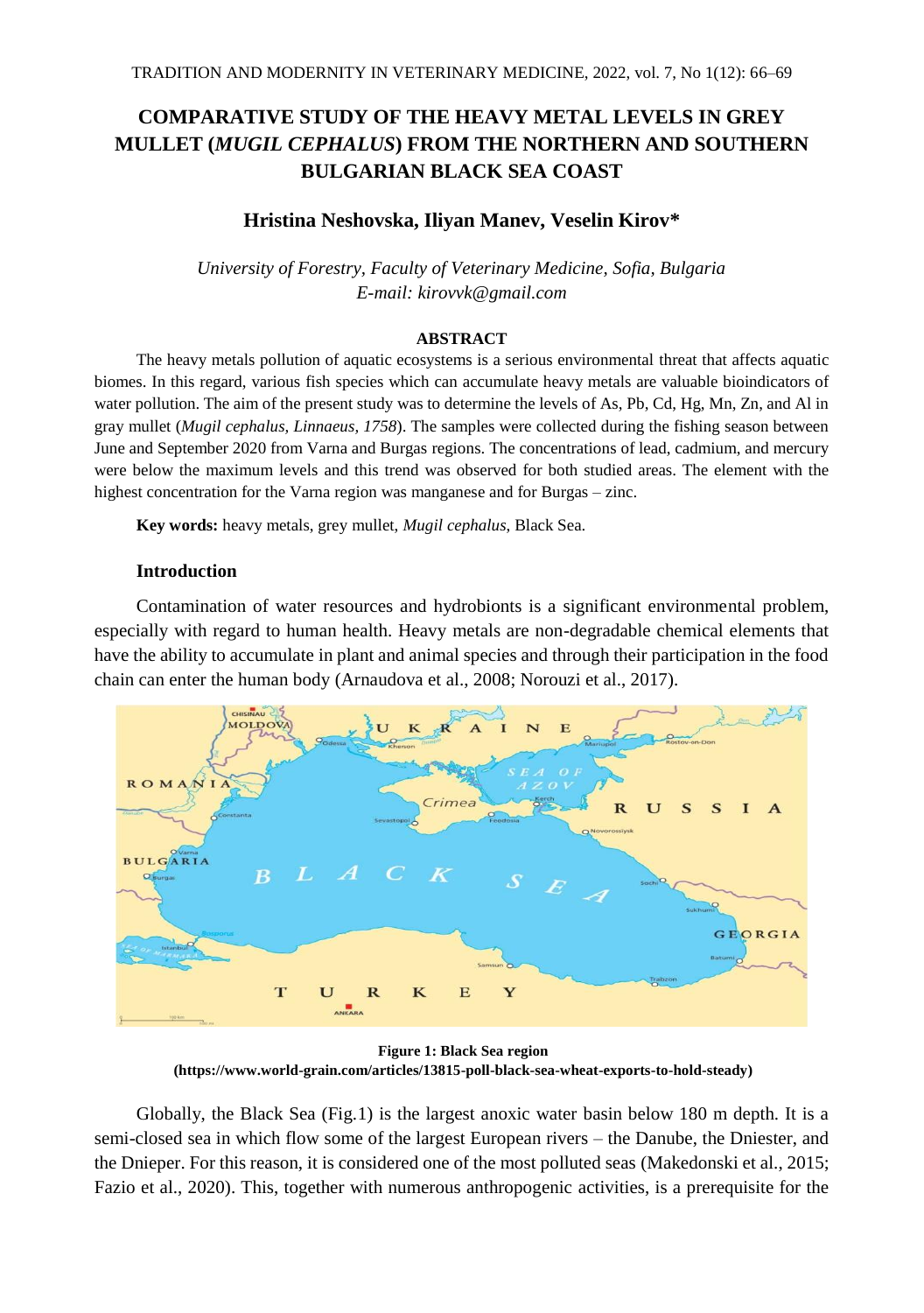pollution of the Black Sea and its inhabitants to be the subject of a number of studies (Stancheva et al., 2013; Makedonski et al., 2015; Bat et al., 2018a; Fazio et al., 2020).

Grey mullet (*Mugil cephalus, Linnaeus 1758*) (Fig. 2) is a herd fish inhabiting coasts of many seas and oceans. This is a cosmopolitan species with important commercial importance (Bekova and Raikova, 2016; Kazarnikova et al., 2020) which feeds mainly on zooplankton and detritus (FAO, 2021).



**Figure 2: Gray Mullet (***Mugil cephalus***) ( https://ncfishes.com/freshwater-fishes-of-north-carolina/mugil-cephalus)**

Because of its wide distribution and special eating habits, the determination of the concentrations of heavy metals in the Black Sea grey mullet should be a subject of intensive scientific research.

## **Materials and methods**

The fresh fish samples were taken from commercial catches at two locations in Black Sea along Bulgarian coastal area, Varna and Burgas during fishing season 2020. Specimens of similar body weight and length were selected. All samples were stored at -20ºC until to pre-treatment and chemical analysis.

The fish samples were taken randomly and only consumable sizes were used. They were thoroughly washed with ultra-pure water and then the specimens were measured for total length. The mean lengths of Mugil cephalus were 32±3 cm.

The analysis was carried out after homogenization (Vortex homogenizer), followed by microwave assisted acid digestion procedure (ETHOS UP High-performance Microwave digestion system, Milestone Inc). After digested with nitric acid an appropriate spectroscopy determination with Inductively coupled plasma mass spectrometry (ICP-MS, Thermo Fisher TM) was performed. The summarized results of this study were presented as mean values  $(X)$  (mg/kg) wet weight  $\pm$  standard deviation (SD). The data were subjected to a statistical analysis with Student's-test to estimate the significance of values ( $p < 0.05$ ).

#### **Results and Discussion**

The purpose of this study was to determine the levels of As, Pb, Cd, Hg, Mn, Zn and Al in samples of grey mullet from the Northern and Southern coasts of the Bulgarian Black Sea. The heavy metal levels in *M. cephalus* were compared with the other reported results.

The obtained data of heavy metal levels in Black Sea mullet are presented in Table 1.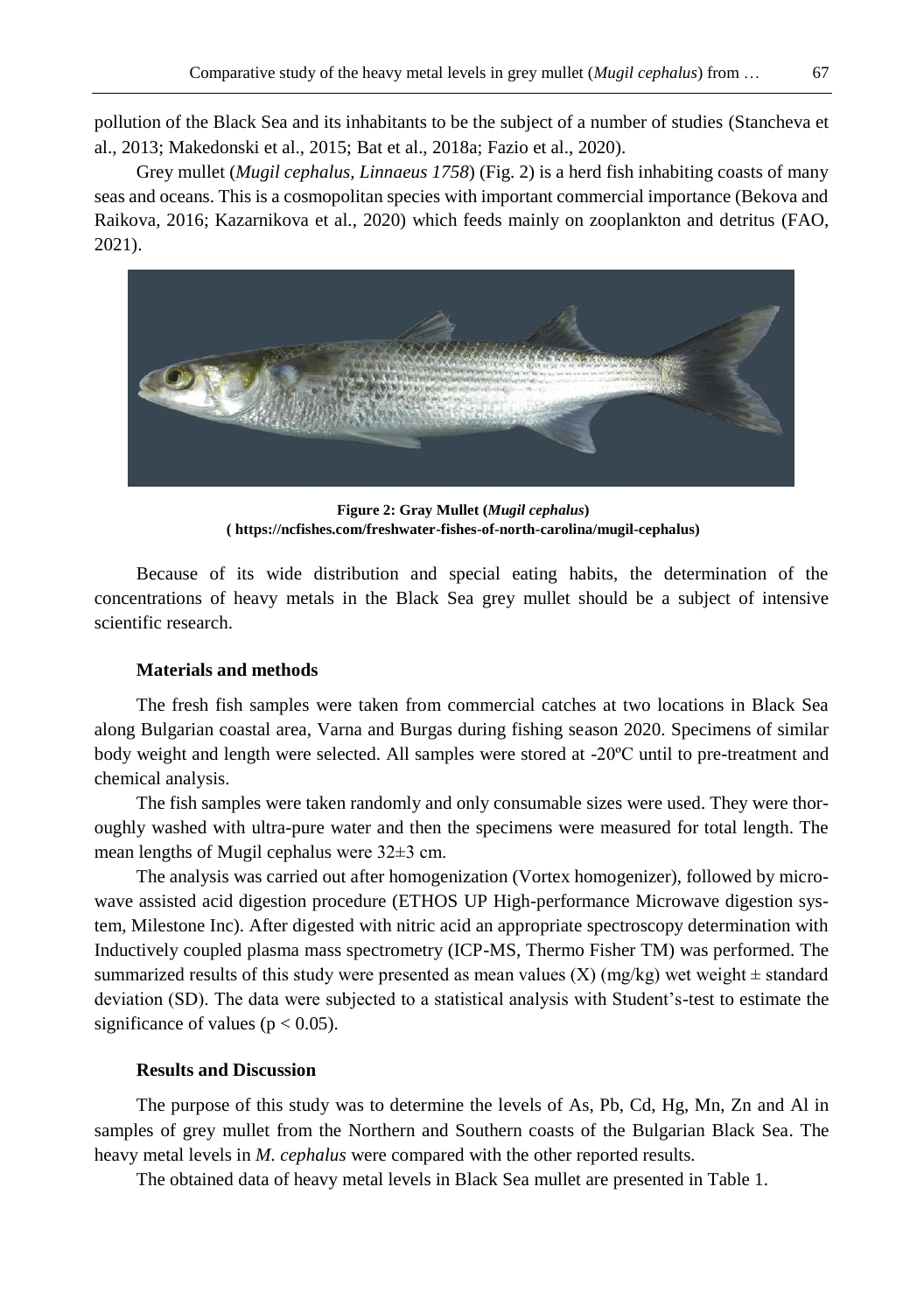| <b>Element</b>  | Unit        | Varna region    | <b>Burgas region</b> | <b>Permissible values</b> |
|-----------------|-------------|-----------------|----------------------|---------------------------|
| As $(X\pm SD)$  | $mg/kg$ w.w | $0.31 \pm 0.03$ | $0.29 \pm 0.03$      | ۰                         |
| $Pb(X\pm SD)$   | $mg/kg$ w.w | $< 0.05*$       | $< 0.05*$            | 0.30                      |
| $Cd(X\pm SD)$   | $mg/kg$ w.w | $< 0.05*$       | $<$ 0.05 $*$         | 0.05                      |
| $Hg(X\pm SD)$   | $mg/kg$ w.w | $< 0.05*$       | $<$ 0.05 $*$         | 0.5                       |
| $Mn (X \pm SD)$ | $mg/kg$ w.w | $0.33 \pm 0.03$ | $0.47 \pm 0.05$      | ۰                         |
| $Zn(X\pm SD)$   | $mg/kg$ w.w | $3.11 \pm 0.31$ | $< 0.5*$             | ۰                         |
| Al $(X\pm SD)$  | $mg/kg$ w.w | $< 10.0*$       | $< 10.0*$            | ۰                         |

**Table 1: Heavy metal concentrations (mg/kg wet weight) in total tissues of grey mullet (***Mugil cephalus***) from Bulgarian Black Sea coast** 

*\*Method detection limits; \*\* p < 0.05*

The European Community (Regulation No 1881/2006) and Bulgarian Food Regulation (Ordinance № 5/9.02.2015) recommended the maximum levels for heavy metals in sea fish as follows: Pb – 0.30 mg/kg w.w, Cd – 0.05 mg/kg w.w. and Hg – 0.5 mg/kg w.w. The levels of these elements in the present study were below the maximum levels and this trend was observed for both studied areas. The results of Stancheva et al. (2013) and Fazio et al. (2020) also have not shown excessive amounts of cadmium and lead in grey mullet samples from the Bulgarian coast. The study of Tuzen (2009) of commercial fish species has demonstrated that the element with the highest concentrations was zinc. A similar trend has been observed in the present study from the Varna region (Zn-3.11 mg/kg w.w). Zinc was the element with the highest concentration and according to Makedonski et al. (2015). However, in the samples from Burgas area zinc was below the detection limits and instead of it the chemical element with the highest value was manganese (0.47 mg/kg w.w).

Arsenic is a metalloid that enters the human body through food and its bioaccumulation leads to central and peripheral nervous system disorders (Stancheva et al., 2013). The concentration levels of arsenic for the two studied areas showed similar values, although in the grey mullet samples from Varna it was slightly higher. The reverse pattern has reported by Stancheva et al. (2013) as their data has shown higher levels of arsenic for the southern Black Sea coast.

The concentration of aluminium in grey mullet specimens in this study was below the detection limit (<10.0 mg/kg w.w). A recent research from 2020 on heavy metal pollution in the Black and Ionian Seas has shown that aluminium levels in Black Sea mullet were nearly 4 times lower than those in mullet caught from the Ionian Sea (Italy) (Fazio et al., 2020).

The significant pollution of the Black Sea and the accumulation of heavy metals in marine flora and fauna, including fish, can pose an increasing risk to human health (Bat et al., 2018b). Some heavy metals are vital for the development of living organisms, while others can be potentially harmful depending on the ingested amount. All of them can have adverse effects on living organisms. In this regard, studies in this field can demonstrate the benefits or harms of fish and marine organisms consumption (Yilmaz, 2005).

## **Conclusion**

Based on the estimated values can be concluded that there was not a significant heavy metals contamination of *Mugil cephalus* in the Bulgarian part of the Black Sea. The values of the studied chemical elements were higher for the Varna region, with the exception of manganese. The zinc found in Varna fish was the element with the highest concentration. The levels of Cd, Pb and Hg did not exceed the reference norms specified in the Bulgarian and European legislation. Based on our